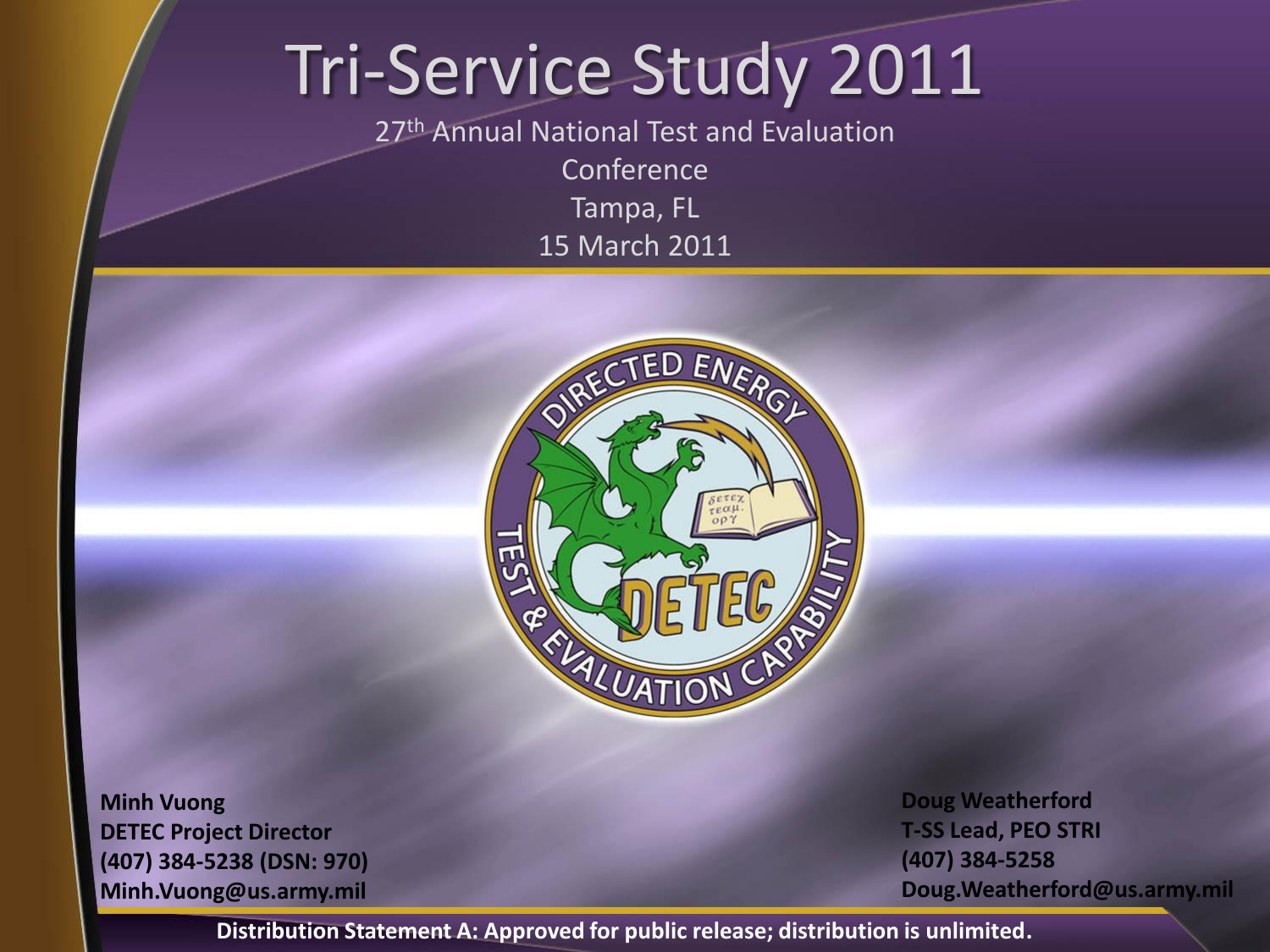# DETEC Mission



DETEC is funded by the Central Test and Evaluation Investment Program

- Develop Joint T&E MRTFB infrastructure required for T&E of DEW systems
	- Instrumentation
	- **Equipment**
	- Software tools
- DEW systems supported
	- High energy laser (HEL)
	- High power microwave (HPM)
- Coordinate T&E needs with TRMC S&T efforts



**DETEC** – Directed Energy Test and Evaluation Capability **MRTFB** – Major Range and Test Facility Base **DEW** – Directed Energy Weapon **TRMC** – Test Resource Management Center **T&E** – Test and Evaluation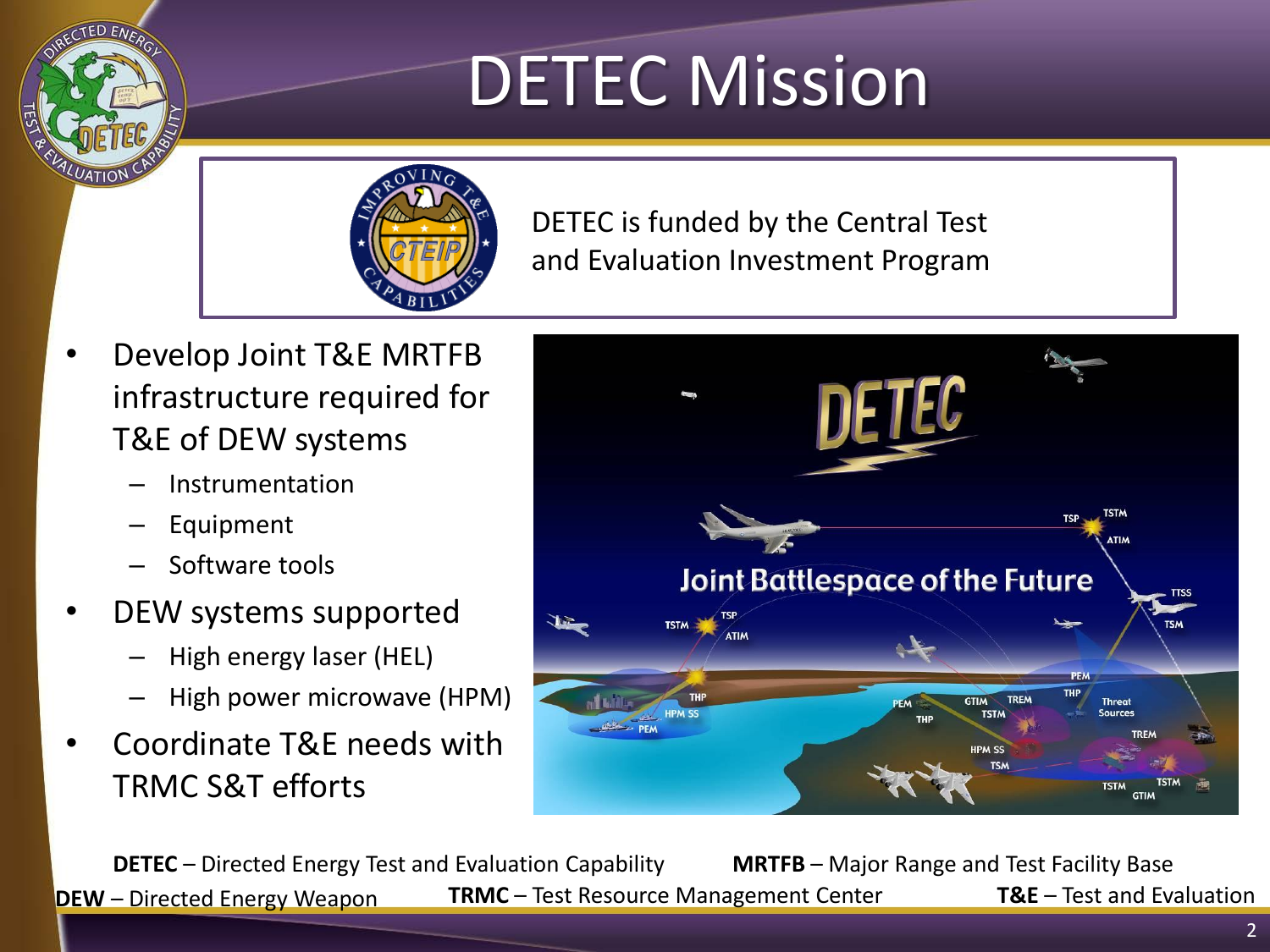#### **DETEC History**

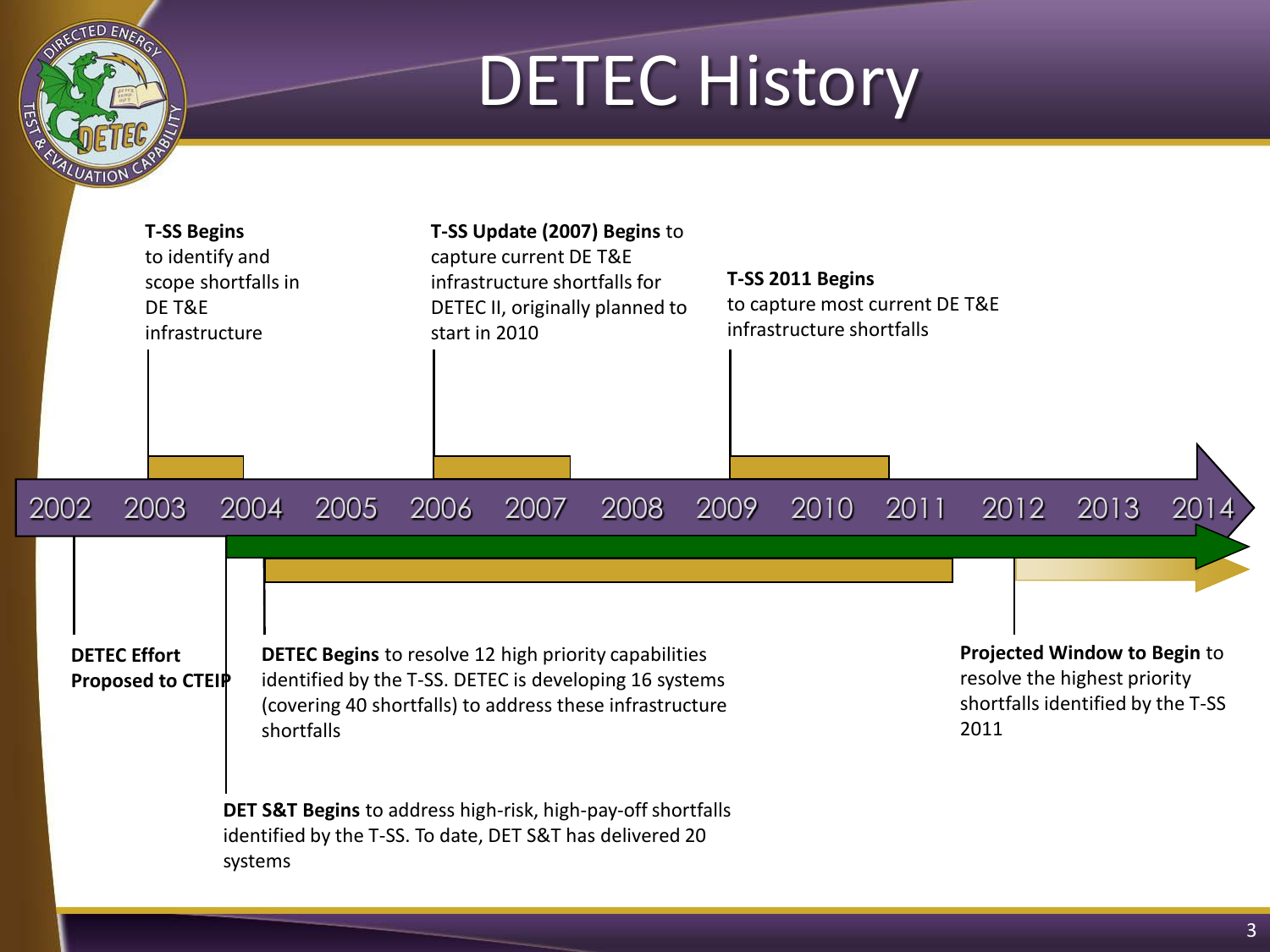# T-SS Overview

- Tri-Service Study
	- Objective: identify DE T&E infrastructure shortfalls emphasizing current changes to baseline
	- Goal: reduce DE weapons programs' need to pay for T&E infrastructure; prevent delays to programs awaiting T&E
- Scope
	- T&E infrastructure unique to DE testing
		- HEL and HPM domains
		- Impacts all test activities modeling and simulation (M&S), developmental T&E (DT&E), operational T&E (OT&E), and live-fire T&E (LFT&E)
		- Across all phases of a test event (planning, rehearsal and execution, analysis)
		- Blue DEW vs*.* Red target and Red DEW vs. Blue target
	- Leverage existing MRTFB infrastructure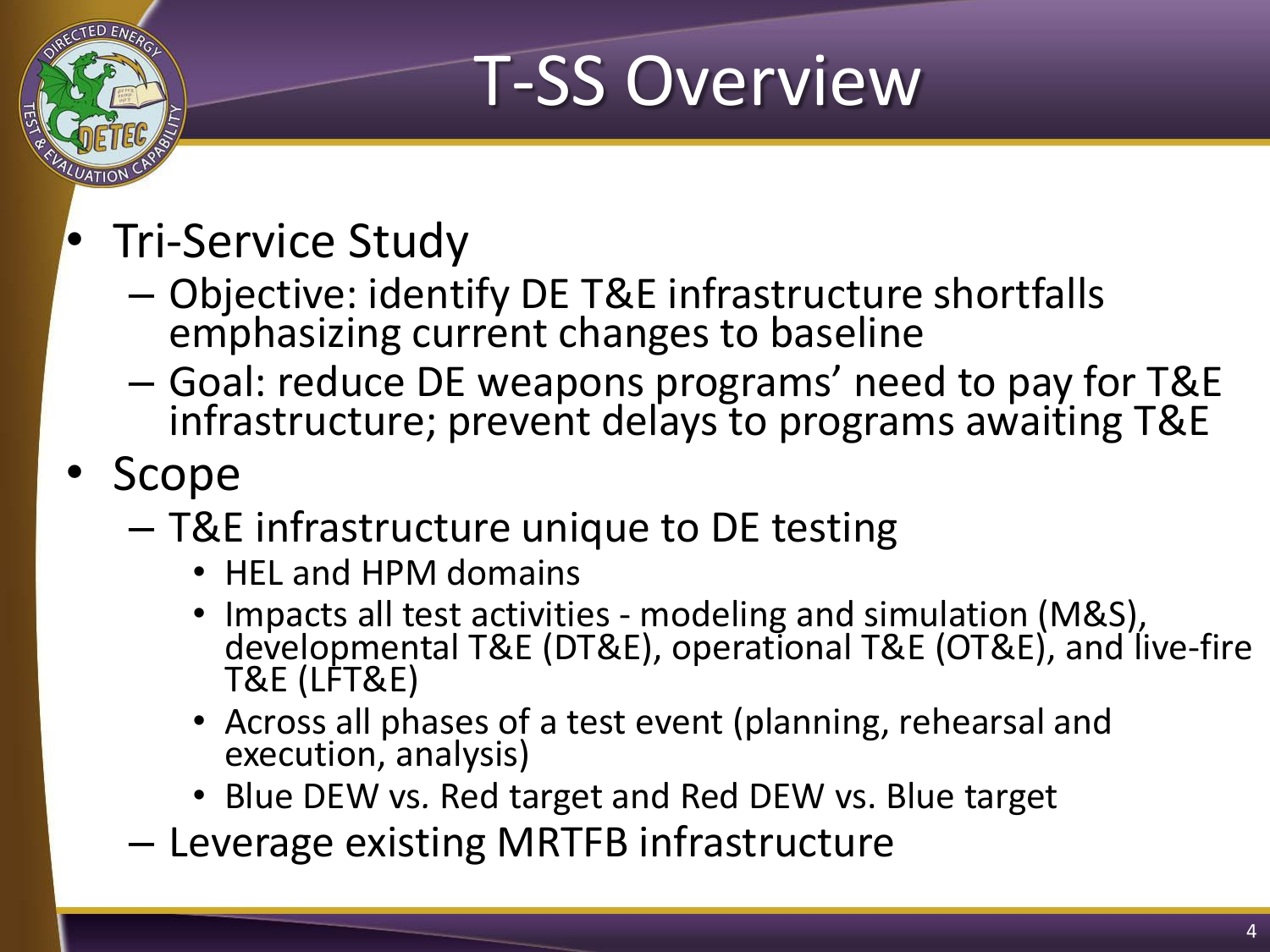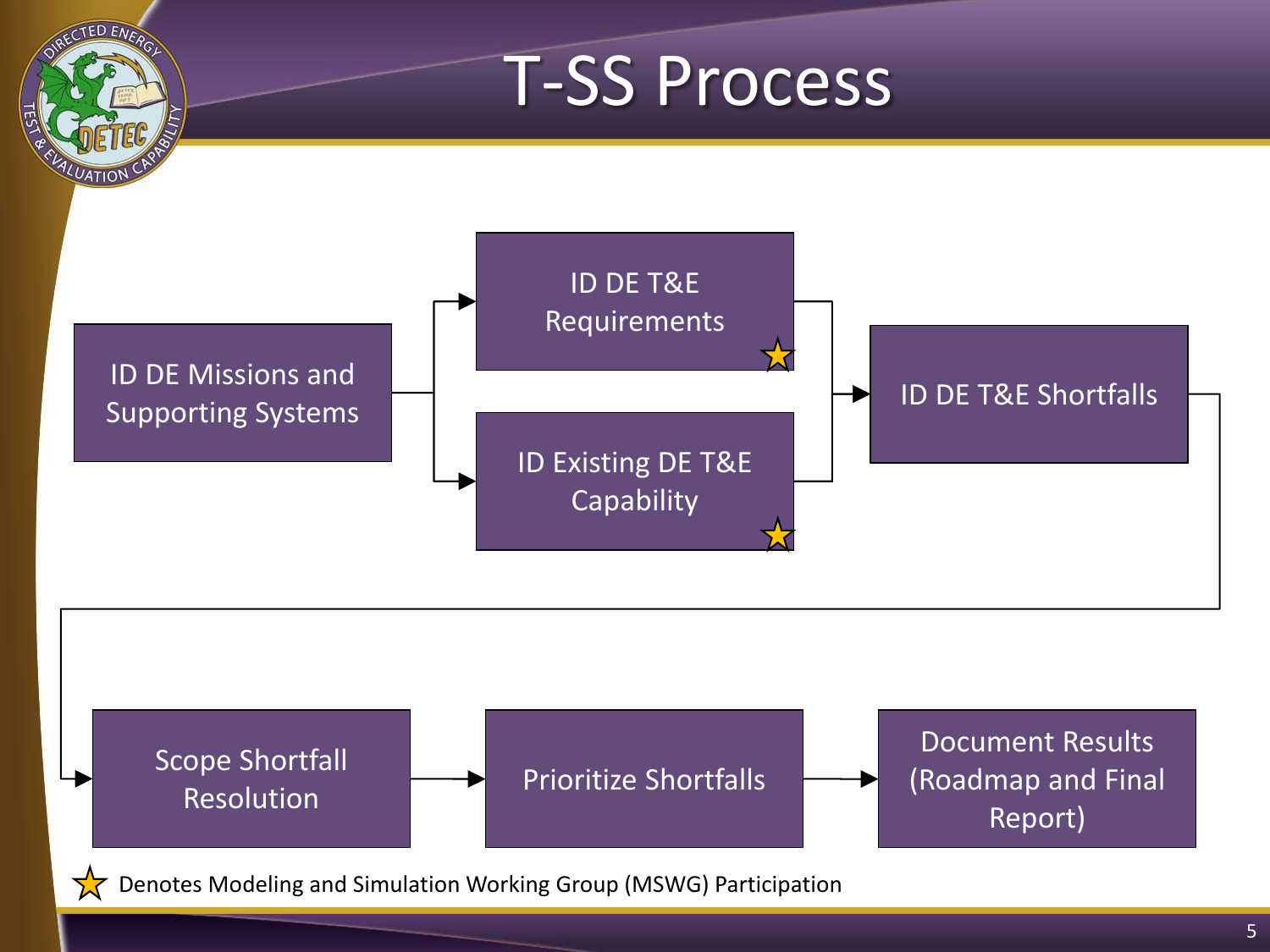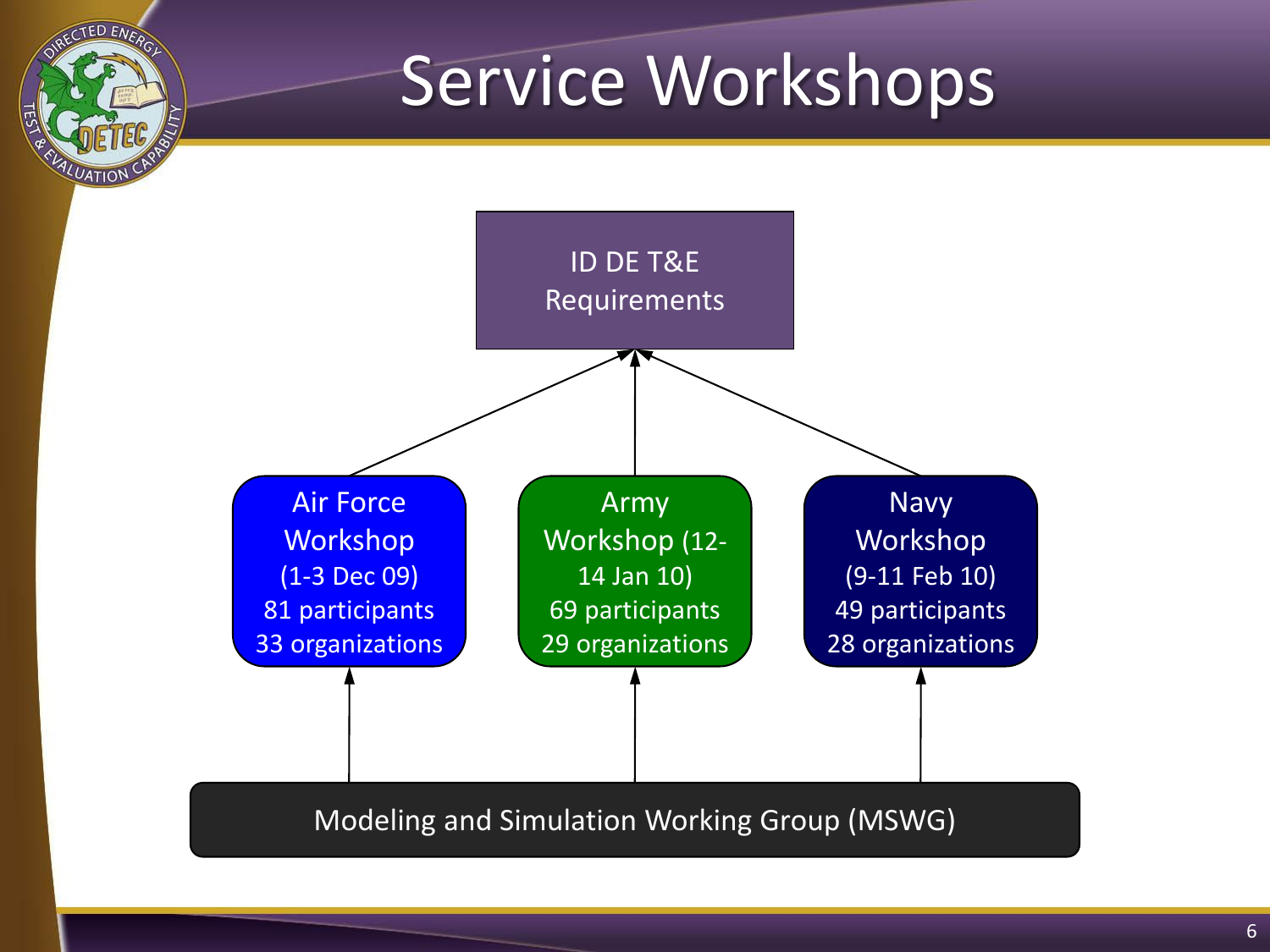

- Capability Call consists of four questionnaires to the DE community to assess what DE T&E capabilities currently exist
- Returned questionnaires were entered into the database for comparison with DE T&E requirements identified through Service Workshops
- Over 30 completed questionnaires received from 20+ organizations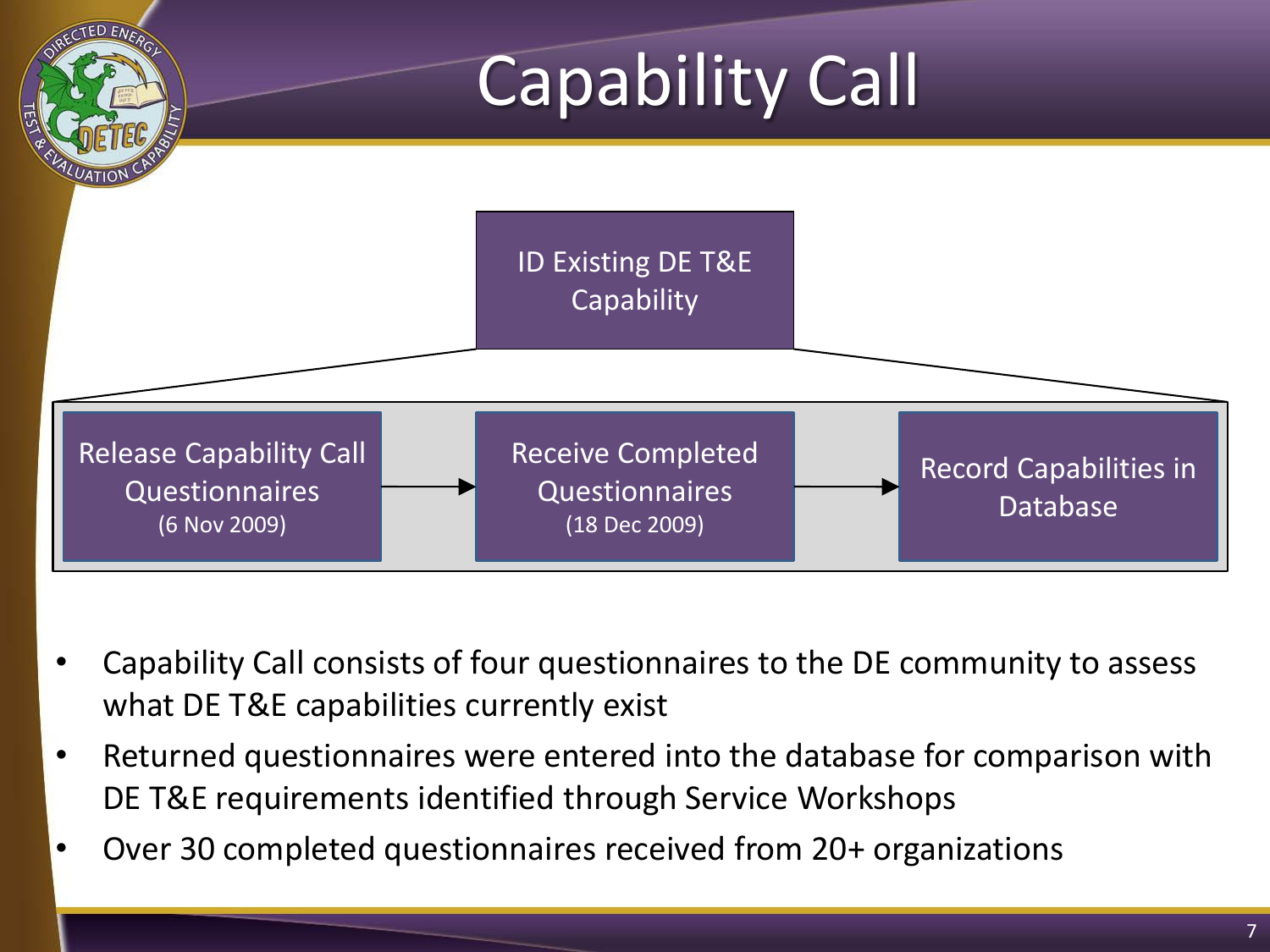

- Solution Call requested a short white paper from the DE community
- Government, industry, and academia participated
- Responses help DETEC determine cost, schedule, and risk of T-SS 2011 identified shortfalls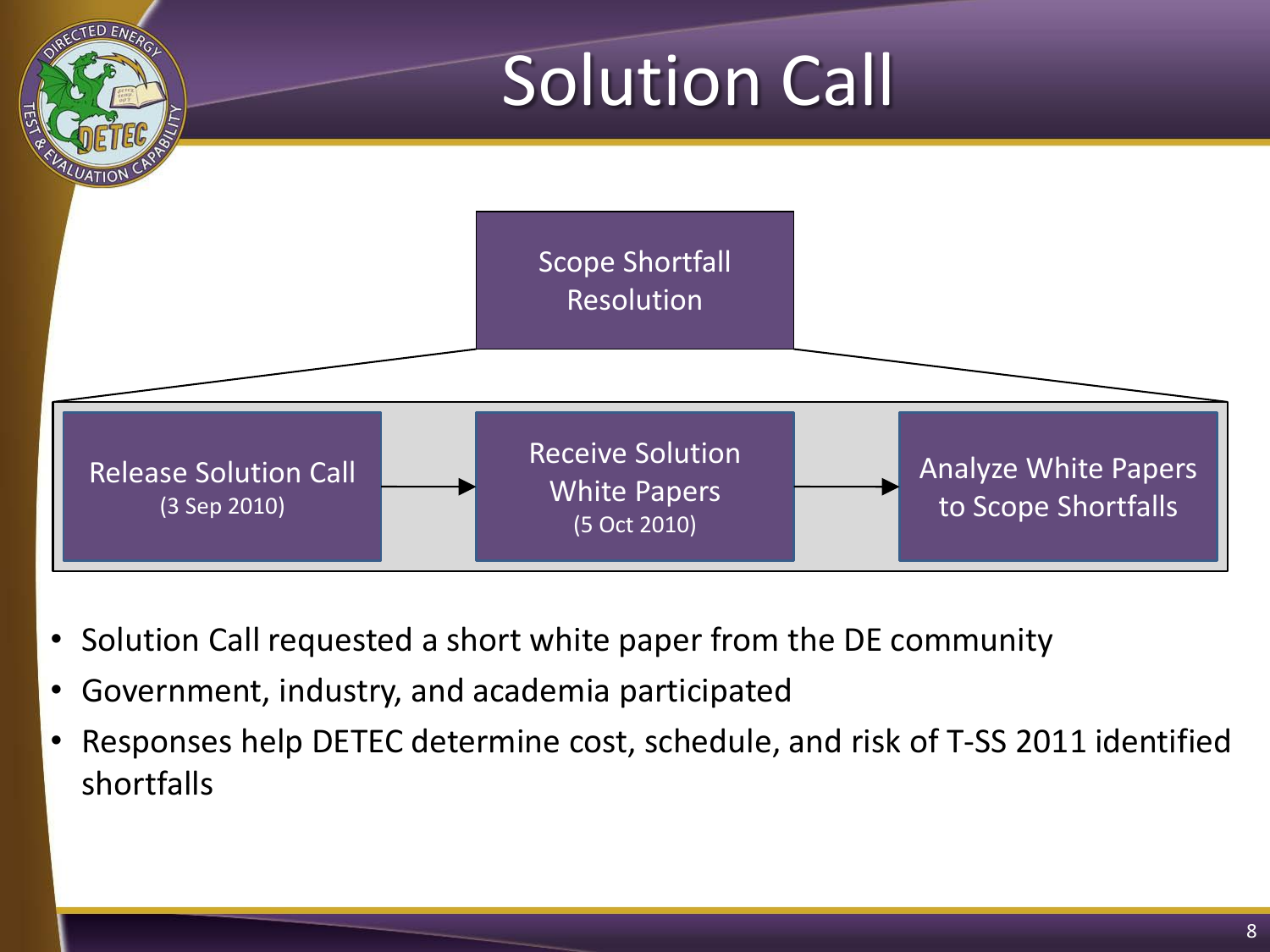

- Services met on 31 October to validate shortfalls Identified by the T-SS 2011
- Senior Analyst Working Group (SAWG) met on 19 November to establish initial priority of shortfalls
- Senior Review Group (SRG) composed of an SES from each service and a representative from the Electronic Combat (EC) Reliance Panel met on 20 January to finalize the T-SS 2011 shortfall priority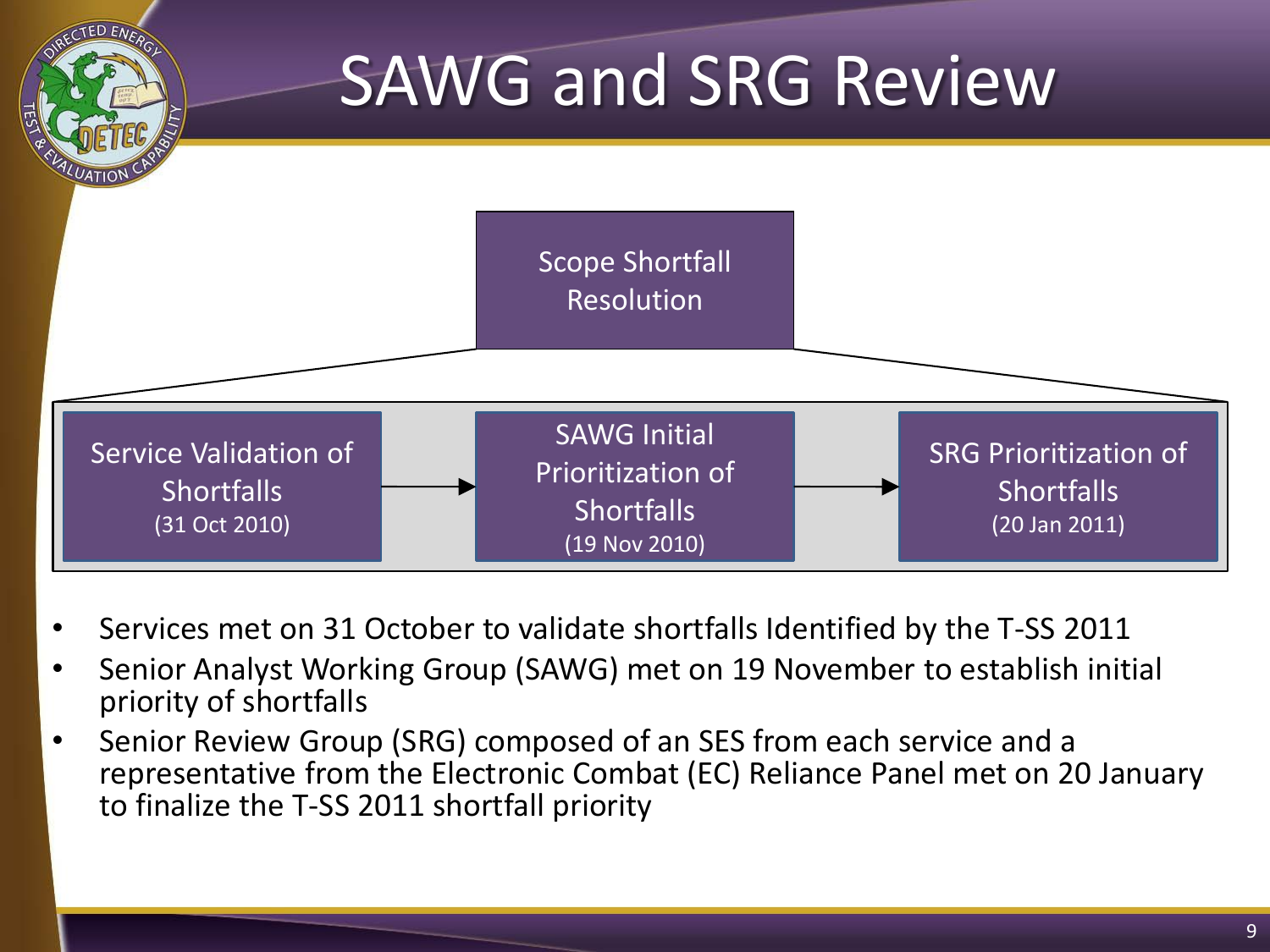# T-SS 2011 Results

**ED ENE** 

| #              | <b>Domain</b> | <b>Capability Shortfall</b>                                                                                 |
|----------------|---------------|-------------------------------------------------------------------------------------------------------------|
| $\mathbf{1}$   | <b>HPM</b>    | Non-intrusive E-field and B-field probes                                                                    |
| $\overline{2}$ | <b>HPM</b>    | X-band surrogate narrowband threat source                                                                   |
| 3              | <b>HEL</b>    | CW irradiance measurement on surface moving target board, towed airborne<br>target board, and actual target |
| $\overline{4}$ | <b>HPM</b>    | C-band surrogate narrowband threat source                                                                   |
| 5              | <b>HPM</b>    | Multiple node wireless data acquisition system                                                              |
| 6              | <b>HEL</b>    | Imagery of airborne targets                                                                                 |
| $\overline{7}$ | <b>HEL</b>    | Front target surface temperature                                                                            |
| 8              | <b>HEL</b>    | Dynamic hazard analysis tool (M&S)                                                                          |
| 9              | <b>HEL</b>    | Predictive avoidance and airspace deconfliction tools (M&S)                                                 |
| 10             | <b>HPM</b>    | Beam propagation in and near surfaces (M&S)                                                                 |
| 11             | <b>HPM</b>    | THP/Builder integration (M&S)                                                                               |